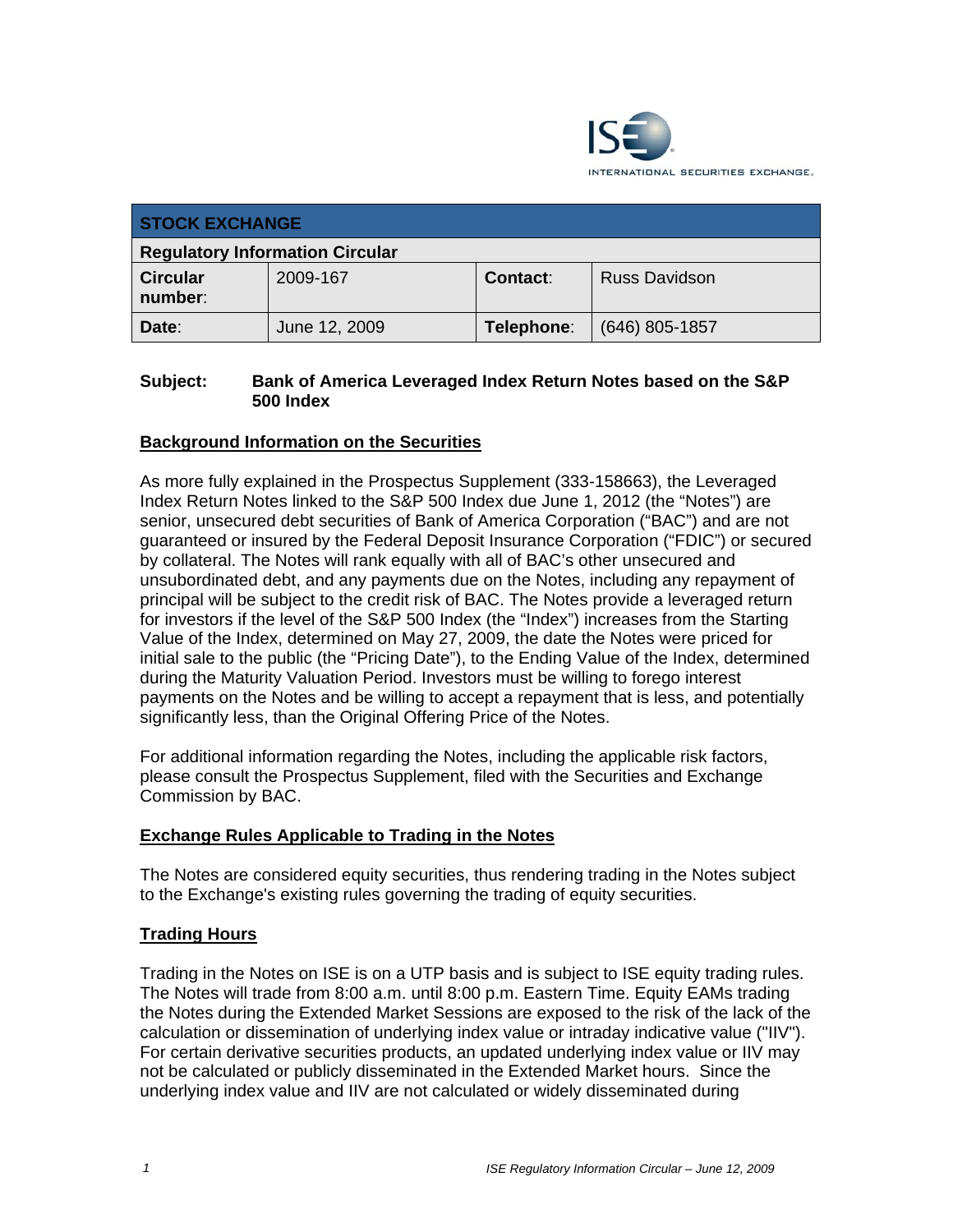Extended Market hours, an investor who is unable to calculate implied values for certain derivative securities products during Extended Market hours may be at a disadvantage to market professionals.

### **Trading Halts**

ISE will halt trading in the Notes in accordance with ISE Rule 2101(a)(2)(iii). The grounds for a halt under this Rule include a halt by the primary market because it stops trading the Notes and/or a halt because dissemination of the IIV or applicable currency spot price has ceased, or a halt for other regulatory reasons. In addition, ISE will stop trading the Notes if the primary market de-lists the Notes.

### **Delivery of a Prospectus**

Pursuant to federal securities laws, investors purchasing Notes must receive a prospectus prior to or concurrently with the confirmation of a transaction. Investors purchasing Notes directly from the Fund (by delivery of the Deposit Amount) must also receive a prospectus.

Prospectuses may be obtained through the Distributor or on the Fund's website. The Prospectus does not contain all of the information set forth in the registration statement (including the exhibits to the registration statement), parts of which have been omitted in accordance with the rules and regulations of the SEC. For further information about the Fund, please refer to the Trust's registration statement.

**This Regulatory Information Circular is not a statutory Prospectus. Equity EAMs should consult the Trust's Registration Statement, SAI, Prospectus and the Fund's website for relevant information.**